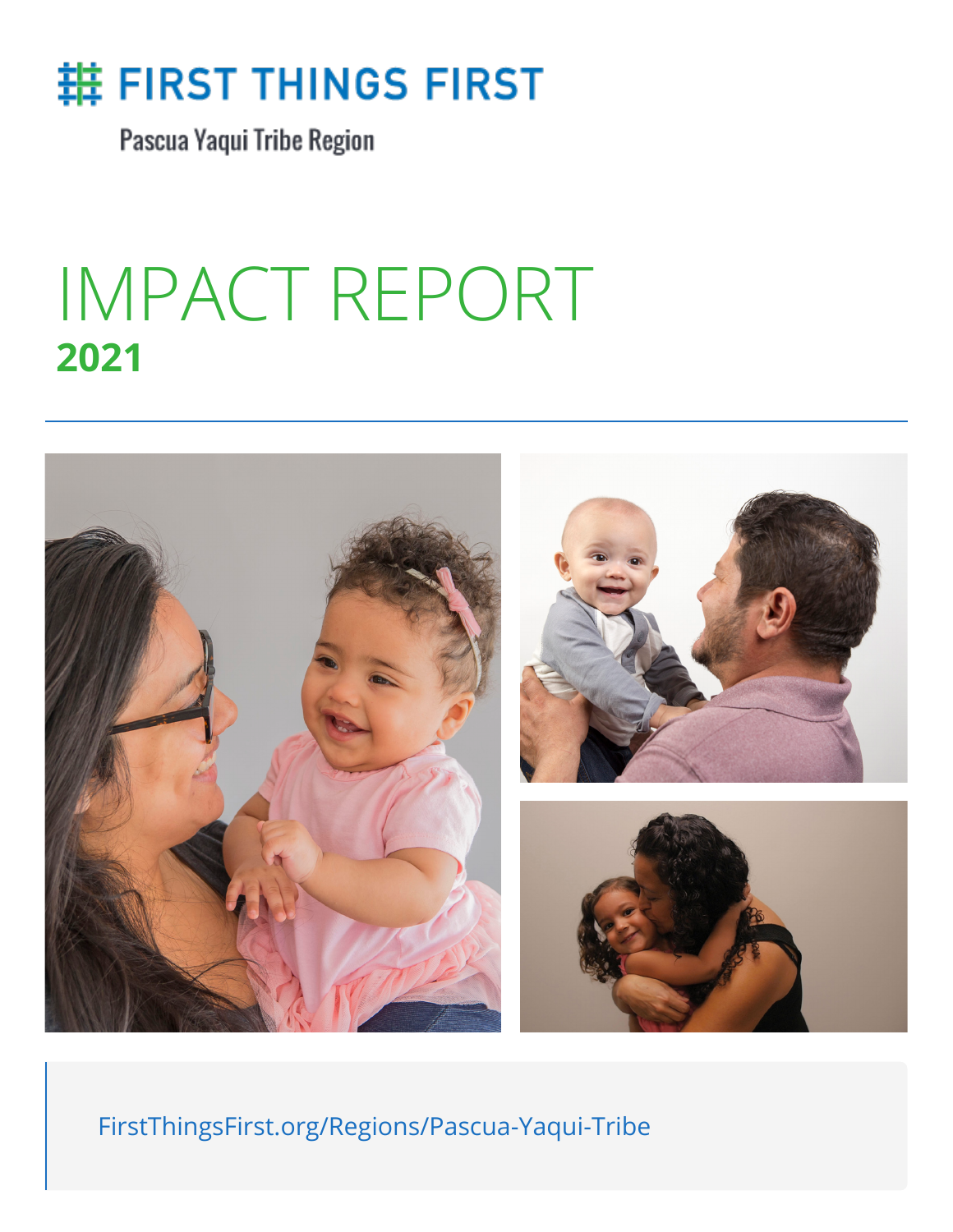# 90% of a child's brain growth happens before kindergarten. **Early childhood matters.**

First Things First partners with families and communities to help our state's youngest children prepare for kindergarten and beyond.

Many young children in Arizona face challenges that threaten their healthy development and learning. In the FTF Pascua Yaqui Tribe Region, there are **470 children** (under age 6) with **56% living in poverty**.

Here is how FTF is working to support young children and their families in this region.

 Children are our future, and therefore it is imperative that they have strong stakeholders and advocates in their lives. FTF does just that. The partnership of FTF and Tribes provides a sound foundation for our Native children to ensure that they are ready for school and ready to succeed in life. Strong tribal nations begin with strong and healthy tribal children and families! Someday those children will become educated, compassionate and brave leaders for future generations in years to come."

#### Marilynn Correa Sando

*FTF Pascua Yaqui Tribe Regional Council Member*

### FTF Pascua Yaqui Tribe Region Strategic Priorities



### Strengthening Families and Early Literacy

Families are a child's first and best teachers. FTF programs in the Pascua Yaqui Tribe region give parents choices for how they want to support their child's health and learning. Parents can attend educational **family activities** to help support their child's healthy development and improve their parenting skills. The region also **distributes books** to families with children from birth to age 5 to encourage parent-child interaction and reading.

### Quality Preschool and Child Care

Children who attend high-quality early learning programs go on to do better in school and are more likely to graduate. The Pascua Yaqui Tribe region provides funding for **college scholarships and professional development** opportunities for early childhood educators, so they can learn to enhance the quality of their interactions with children. The region also offers a **summer transition program** to help prepare children to be successful in kindergarten.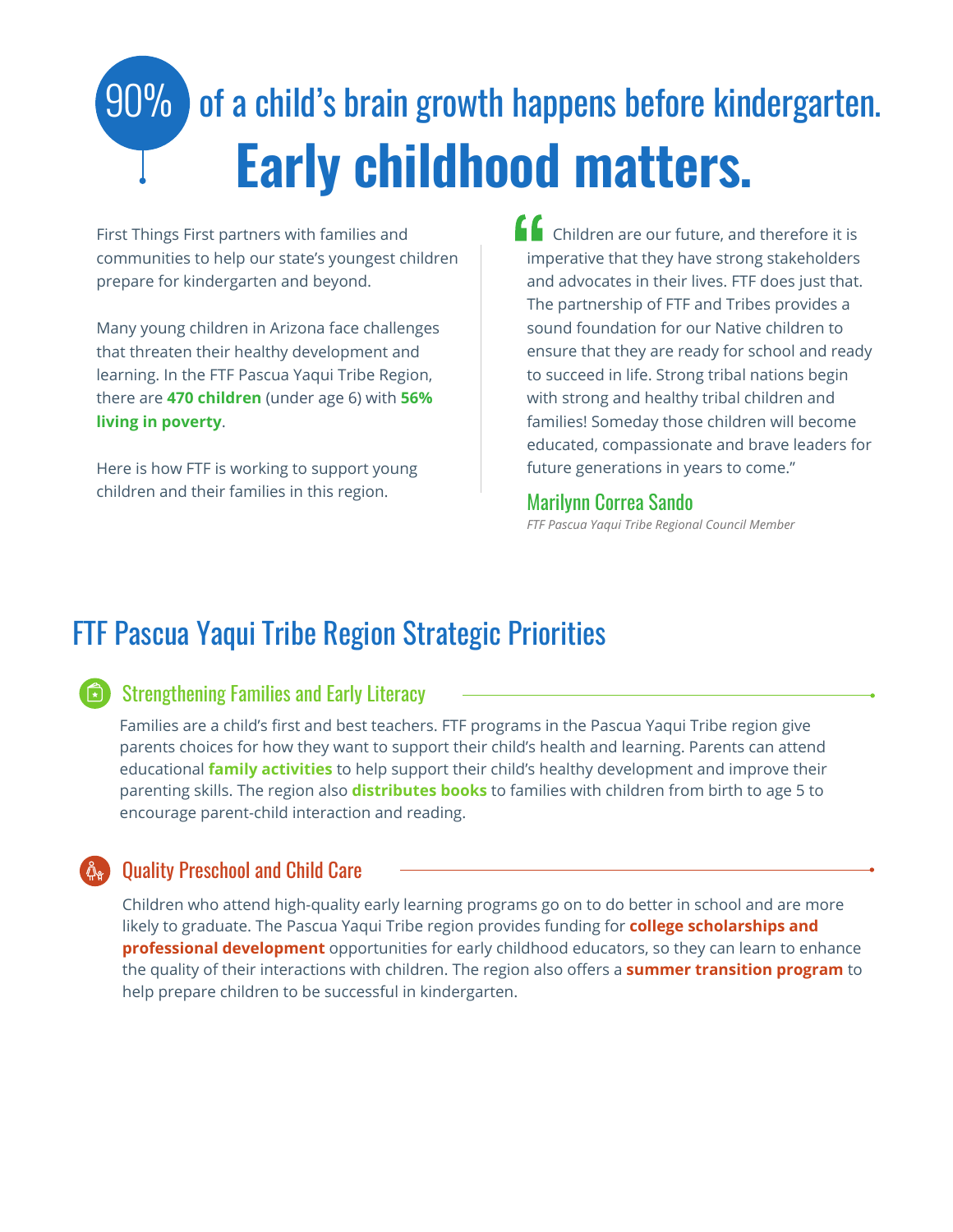

## **Professional development helps Pascua Yaqui early childhood teachers build a learning foundation for their young students**

As the Pascua Yaqui Tribe went into lockdown at the height of the COVID-19 pandemic, Ili Uusim Mahtawa'apo Pascua Yaqui Head Start teachers Maria Wilson and Yvette Rodriguez were left wondering about the safety and future of the young children they teach.

The Head Start teachers were sent home and continued teaching their young students through online learning. Despite the obstacles these educators faced, Wilson and Rodriguez confronted each challenge with a positive attitude.

"Last year, I didn't have my usual classroom, but instead helped facilitate remote learning by editing videos recorded by teachers," Rodriguez said.

In Wilson's case, she began to view these challenges as professional development opportunities.

"I was able to strengthen my technology skills using Zoom and other video platforms, and we were able to deliver our early literacy curriculum using take-home activities and virtual lessons," Wilson said.

The Ili Uusim Mahtawa'apo Pascua Yaqui Head Start teachers benefited from a professional development program that the First Things First Pascua Yaqui Tribe Regional Partnership Council funds.

Great Expectations for Teachers, Children, Families and Communities is a professional development strategy that offers 17 communities of practices developed by United Way of Tucson and Southern Arizona. Two of these communities are offered on the reservation: The Story Project Community of Practice and Inspire Inclusion Community of Practice.

For Inspire Inclusion, Easterseals Blake Foundation works with Ili Uusim Mahtawa'apo Pascua Yaqui Head Start teachers to increase their knowledge to support high-quality inclusive classrooms for young Pascua Yaqui children with special needs. And for the Story Project, Make Way for Books works with the teachers to increase their knowledge and skills in order to promote emergent literacy and language in Pascua Yaqui children.

Joseph Swartz, a lead teacher at Ili Uusim Mahtawa'apo Head Start, attended professional development sessions for both communities of practice, as well as a course in leadership training for early childhood programs.

"It has given me a clear understanding of developmental and professional standards within the field," Swartz said. He said he plans to use these new tools and skills to offer families of the young children he teaches the best support possible.

The skills acquired have inspired the teachers to incorporate their new knowledge and share the importance of early childhood education and development with the families they serve.

"It has given me a clear understanding of developmental and professional standards within the field."

—Joseph Swartz, early childhood teacher

"We, as teachers, are building the foundation of young children's learning experiences," said Head Start teacher Maria Louisa Vega. "Our role in their education is crucial because we are teaching them the stepping stones. It's their first experience, and we are here to help them fall in love with learning."